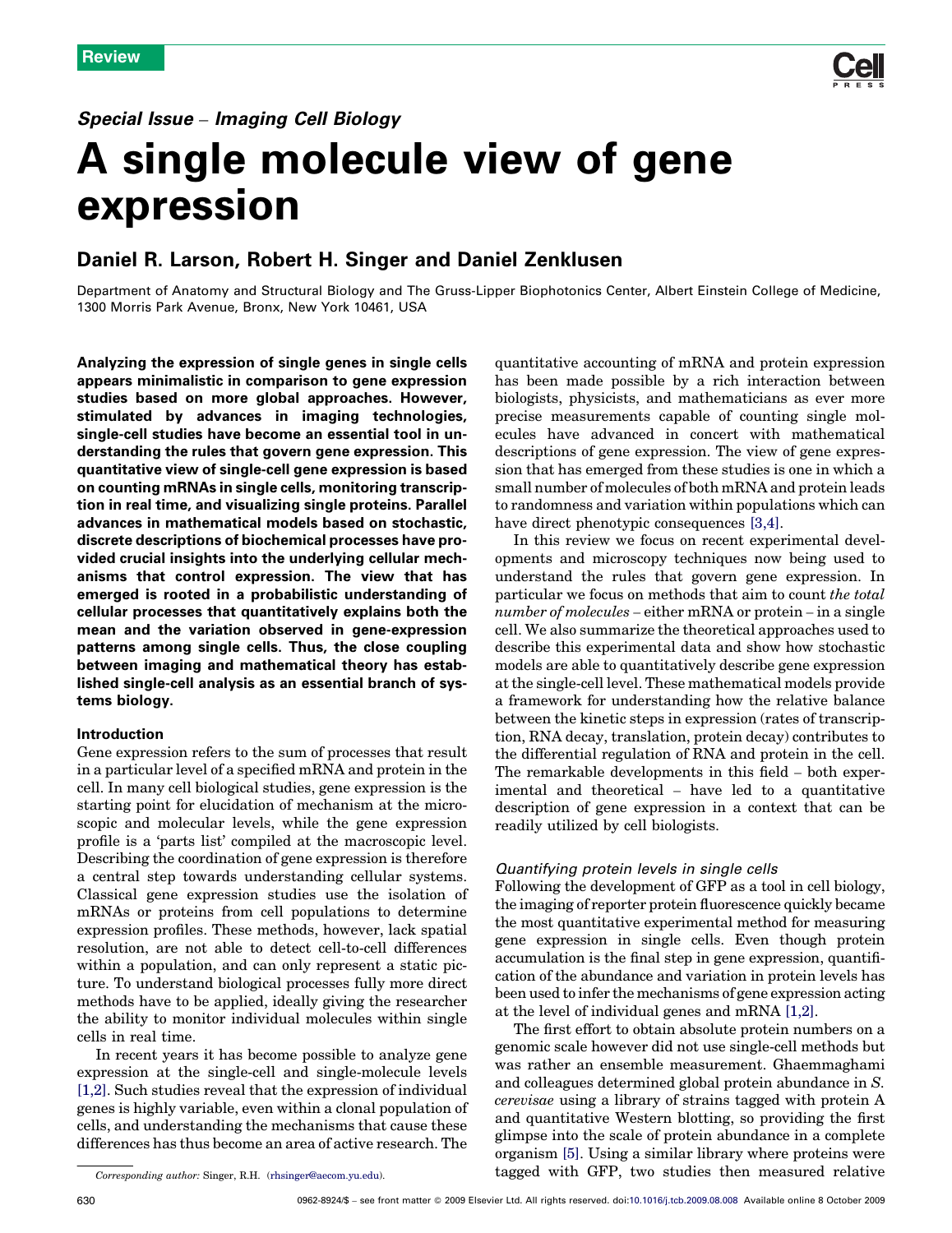#### <span id="page-1-0"></span>Box 1. Fluorescent techniques for single cell gene expression analysis

Fluorescent techniques are the most direct tools for measuring protein and mRNA concentrations in single cells. Detection of single mRNAs has been used in multiple labs as a method for quantitative gene expression analysis [\[3,25,26\]](#page-7-0). Single-protein detection in cells, however, is technically still very challenging, and most measurements of protein distributions are achieved by quantifying relative protein abundance [\[5\].](#page-7-0) For both protein detection and RNA detection, one can obtain frequency distributions by looking at a single cell over time – or by looking at many cells at a particular instant in time [\[46\]](#page-7-0). In live cell measurements, one can measure kinetics directly; in fixed cell measurements, dynamics are inferred from the frequency distributions.

## Protein detection

The two commonly used methods to measure protein concentration in single cells are Fluorescence-activated cell sorting (FACS) and live cell microscopy. Both measure signals emitted by florescent proteins. FACS has been used extensively to determine the expression variation of a collection of  $>2500$  yeast genes [\[6,7\].](#page-7-0) However, its limited sensitivity does not allow the detection of low-abundance proteins. In addition, each cell is only analyzed once. Live cell microscopy on the other hand acquires time series of individual cells,

protein concentrations by FACS and determined the variability of protein expression for proteins in S. cerevisiae (Box 1) [\[6,7\].](#page-7-0) Measuring the abundance and variation of individual proteins provided a quantitative basis for assessing different models of expression regulation. By combining absolute numbers and expression variability, and complemented by earlier studies measuring expression variation of small sets of proteins, these studies concluded that variation in protein expression is dominated by the stochastic production/destruction of messenger RNAs on a scale that reflects natural protein abundance [8–[12\].](#page-7-0) This variation in expression arising from stochastic fluctuations has been referred to as 'noise' in gene expression. These studies suggested further that protein-specific differences in noise correlate with a protein's 'mode' of transcription, in other words the kinetic details of how a gene is transcribed into mRNA [8–[12\]](#page-7-0).

These models still contained unknown parameters. One is how many proteins are translated from a single mRNA. Knowing the number of proteins per cell and the number of proteins per mRNA is crucial to understanding the stochastic variation of gene expression that has been observed.

Visualization of single proteins in single cells defines the ultimate sensitivity of quantifying gene expression. However, in addition to simply observing single molecules, one must be able to record each and every protein molecule in the cell at a given time, or produced from a given mRNA. This mandate exceeds the already stringent experimental conditions required for single-molecule microscopy, and demands a new set of experimental approaches. One approach was realized in a landmark paper in 2006 by Yu and coworkers in  $E.$  coli [\[13\]](#page-7-0). The authors attached the fluorescent protein Venus to a membrane protein, Tsr, constituting a reporter for monitoring lac operon activity. The membrane localization of Venus slowed the diffusion of the reporter protein so that it could be visualized under the microscope. After the protein was imaged, it was immediately bleached in preparation for observing the

resulting in a direct measure of expression kinetics, and fluorescence microscopy is more sensitive than FACS. However, fewer cells are analyzed compared to studies using FACS [\[13\]](#page-7-0).

#### RNA detection

Fluorescent in situ hybridization (FISH) allows the detection of single mRNAs in intact cells [\(Figure 1A](#page-4-0)) [\[3,25,56\]](#page-7-0). FISH is the most direct way to acquire quantitative mRNA expression data because no genetic manipulations are required. However, cells have to be fixed and FISH only provides a snapshot of mRNA abundance and gene activity. Similar to FACS measurements of protein distribution, FISH provides information on the kinetics of expression by considering many cells at a snapshot in time. Using probes labeled with different dyes, FISH can also be used to measure the expression levels of multiple genes within the same cell [\[55\].](#page-7-0) In contrast to FISH, the MS2 system allows mRNA detection in living cells [\(Figure 1](#page-4-0)B). Single cytoplasmic mRNAs as well as nascent transcripts at the site of transcription are detected in real time using this fluorescent-protein-based approach [\[27,28\].](#page-7-0) Yet, single mRNA counting in living cells is challenging: simultaneous single mRNA abundance and nascent mRNA quantification has not yet been described in living eukaryotes. However, MS2 is the only system that can directly visualize mRNA expression in real time (see also [Table 1](#page-3-0)).

next membrane-localized Venus. Protein production was based on the dissociation event of the repressor from the operator region of DNA. Using this system the authors were the first to observe that protein molecules are generated in bursts from a single mRNA. These bursts of protein production are due to the relative rates of protein translation and mRNA degradation, and have fundamental consequences for gene expression (see below). Proteinbursting amplifies the variation that already occurs from the stochastic production of RNA, because each mRNA can produce multiple proteins before it is degraded (4.2 in the case measured by Yu et al.). The same group also showed, using a different method of cell lysis followed by enzymatic amplification, that the yeast protein  $\beta$ -galactosidase is synthesized in geometric bursts of 1.7 proteins/mRNA [\[14\]](#page-7-0).

To date direct microscopic visualization and counting of proteins for single-molecule gene expression measurements has only been demonstrated in prokaryotes. Such an approach may be quite challenging to implement in eukaryotes where translational burst sizes are likely to be larger because of the longer lifetimes of eukaryotic mRNA. One approach to overcome this problem has been proposed by Rosenfeld and coworkers [\[15\]](#page-7-0). Their method to obtain absolute protein numbers is based on long-term observation of dividing cells. If partitioning of proteins at cell division obeys a binomial distribution – where each protein-partitioning event is independent – it is possible to empirically determine the number of proteins present before cell division. However, any approach seeking to count fluorescent proteins will be confounded by protein folding and maturation of the fluorescent protein chromophore [\[16\].](#page-7-0)

# Measuring mRNA levels in single cells

Measuring protein distributions and determining the amplitude of translation bursts has revealed different parameters necessary for modeling gene expression [\[1,2\].](#page-6-0) However, accumulation of proteins is the last step of gene expression and is influenced by multiple upstream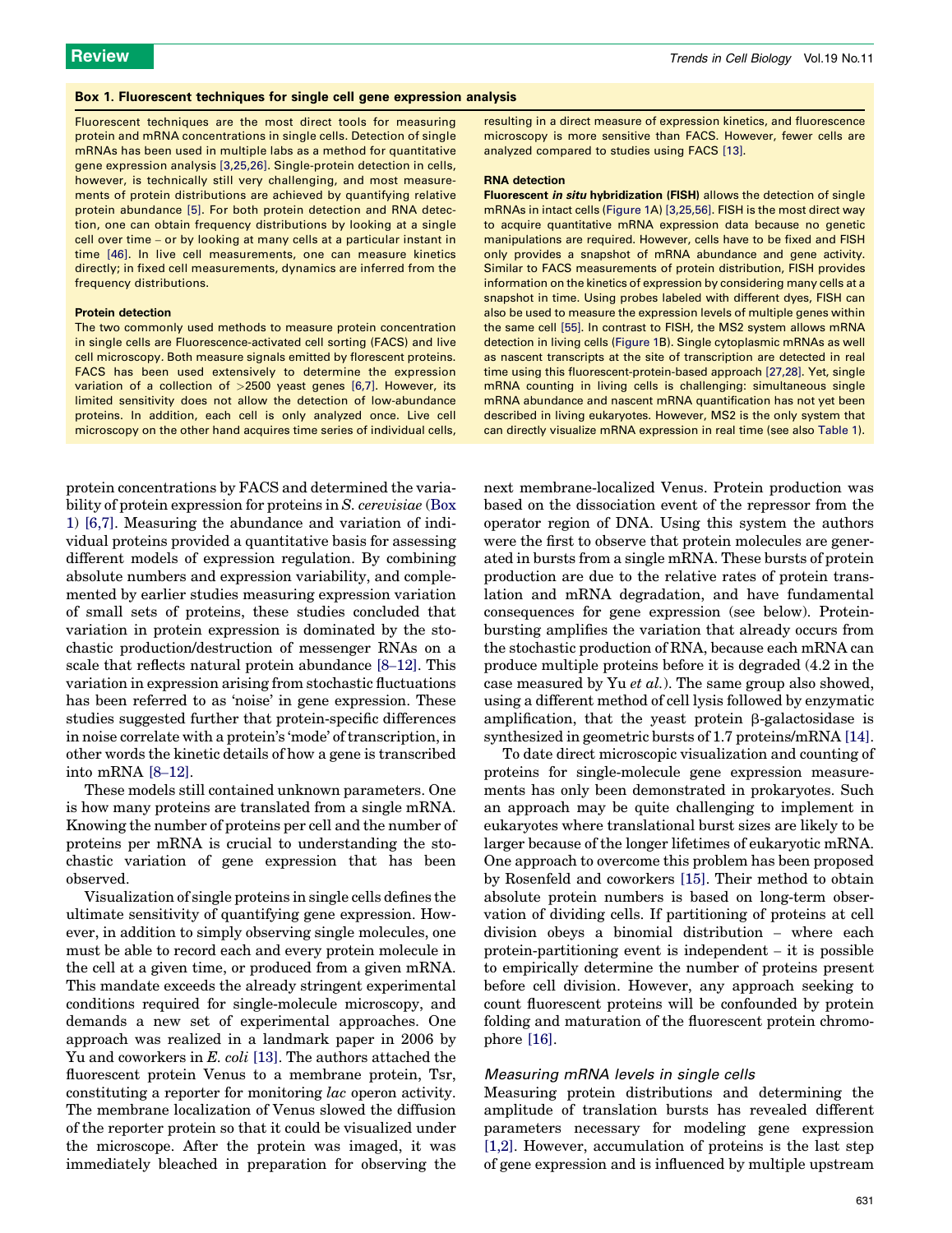processes. Changes in protein levels can be caused by changes in transcription rate, RNA or protein half-life, translation efficiency or any combination thereof. To understand the entire expression pathway, the individual steps have to be analyzed independently, necessitating direct measurements of transcriptional output by determining mRNA levels.

As with protein level measurements, in vitro ensemble measurements were first used to quantify RNA and were crucial to the understanding of gene expression at the single-cell level, especially in yeast. Quantitative microarrays showed that expression levels for more than 80% of genes are very low, with fewer than two mRNA copies per cell [\[17\]](#page-7-0). Combining mRNA copy number and half-life allows the calculation of average transcription frequencies for each gene [\[17\]](#page-7-0). These numbers, often in combination with measurement of protein concentration and/or protein noise, were used in many studies to model gene expression kinetics. However, knowing only these numbers, compared to the whole distribution at the protein level, have limited the descriptive power of the models; in consequence it became essential to determine the variability in mRNA expression levels [\[6\]](#page-7-0).

Different approaches were then introduced to determine mRNA concentrations in individual cells [\(Table 1\)](#page-3-0): singlecell quantitative PCR, single-cell microarrays, in situ fluorescent PCR, the MS2 system (described below), and singlemolecule resolution fluorescent in situ hybridization (FISH) [\[3,18](#page-7-0)–26]. FISH proved to be a very fruitful approach [\(Figure 1](#page-4-0) and [Box 1](#page-1-0)). Pioneered in a study by Femino et al., single mRNA sensitivity FISH allowed the detection of individual mRNAs in fixed cells and was able to determine the exact number of mRNAs per cell for any gene of interest [\[3,25,26\]](#page-7-0).

Determining mRNA distribution in single cells showed that the variability in expression levels for different genes was much larger in higher eukaryotes than in yeast [\[3,26\]](#page-7-0). Integrating expression variability into kinetic models revealed the existence of a range of kinetic modes by which mRNAs are expressed. At one extreme, genes are transcribed in bursts, where periods of activity are interspersed by long periods of inactivity. In another mode, transcription events are uncorrelated and uniformly distributed in time. Raj and colleagues showed bursting expression for two genes in higher eukaryotes [\[26\].](#page-7-0) Using a tetracyclineinduced reporter gene, the authors demonstrated that mRNA levels vary considerably when the gene is activated and showed that those distributions can only be explained by bursting transcription. The second gene, the endogenous gene coding for RNA polymerase II, showed a similar bursting pattern of expression. These results suggested that bursting of transcription might be the predominant mode of expression in higher eukaryotes. On the other hand, experiments in yeast showed a very narrow distribution of the expression levels for three housekeeping genes, suggesting that these genes do not burst but are constitutively transcribed [\[3\].](#page-7-0) Their variability was low enough to be explained by pure Poisson noise. Interestingly, the same study also found a gene in yeast showing much higher variability, suggesting that constitutive as well as bursting transcription exists in yeast.

Bursting transcription was also described in E. coli [\[27\]](#page-7-0). Here, RNA was not detected by FISH but rather by using the MS2 system. This approach uses a unique genetically encoded tag that, when inserted into RNA and bound by specific fluorescent proteins, allows mRNA detection in living cells ([Figure 1B](#page-4-0)) [\[28\].](#page-7-0) The advantage of this system is that expression levels are monitored in real time, and thus can provide expression data with high temporal resolution. The MS2 system has only been applied to mRNA counting in bacteria but will probably also be a powerful tool in other organisms.

# Observing transcription kinetics in single cells

With the inclusion of mRNA distributions, one can achieve a more complete description of gene expression than is possible by only considering protein distributions. However, mRNA levels are not a direct measure of transcription per se. The inference of transcriptional dynamics that comes from counting mRNA in fixed cells is limited by the half-life of mRNA. For an mRNA with a 30 min half-life, the steady-state cytoplasmic mRNA level reflects almost an hour of mRNA expression. Moreover, transcriptional responses are often fast and, depending on the length of a gene, require only a few minutes to produce mRNA [\[29\]](#page-7-0).

The observation of transcription kinetics at higher temporal resolution can only be obtained by measuring transcription directly. Single-cell methods for studying transcription rely on the ability to detect nascent mRNAs. Using the MS2 system, Chubb et al. studied the expression of the developmentally regulated dscA gene in Dictyostelium ([Figure 1B](#page-4-0)). The study found that transcription occurred in irregularly-spaced bursts, with the length and amplitude of these bursts staying fairly constant [\[30\]](#page-7-0). Transcription of the yeast CUP1 gene on the other hand was shown to be achieved in a different manner. Upon induction, mRNA production was constant over the duration of activation [\[31\].](#page-7-0) The constant level of transcription was rather surprising when compared to the binding behavior of the transcriptional activator Ace1p that regulates CUP1 transcription. Using fluorescence recovery after photobleaching (FRAP, described in this issue by Lidke and Wilson) it was shown that Ace1p bound only transiently to the CUP1 promoter, with a residence time of less than two minutes, suggesting that constant rebinding of Ace1p was required to ensure efficient transcription.

The low stability of promoter complexes in living cells (determined by FRAP, as reviewed in Ref. [\[32\]\)](#page-7-0) appears to be a common phenomenon, and might be one important factor that defines transcription kinetics. Many activators have very short dwell times at the transcription site, some for only a few seconds, suggesting that activators do not need to be bound stably to the promoter to stimulate transcription [33–[36\].](#page-7-0) Their affinity however might regulate transcription frequency. Binding of the HSP activator, that regulates Drosophila heat shock genes, becomes very tight upon heat shock [\[37\]](#page-7-0). Heat-shock genes are very efficiently transcribed, and when transcription is fully activated new transcripts are initiated approximately every four seconds [\[29\]](#page-7-0). It is possible that tight binding of activators allows efficient transcription but simultaneously reduces the flexibility to fine-tune the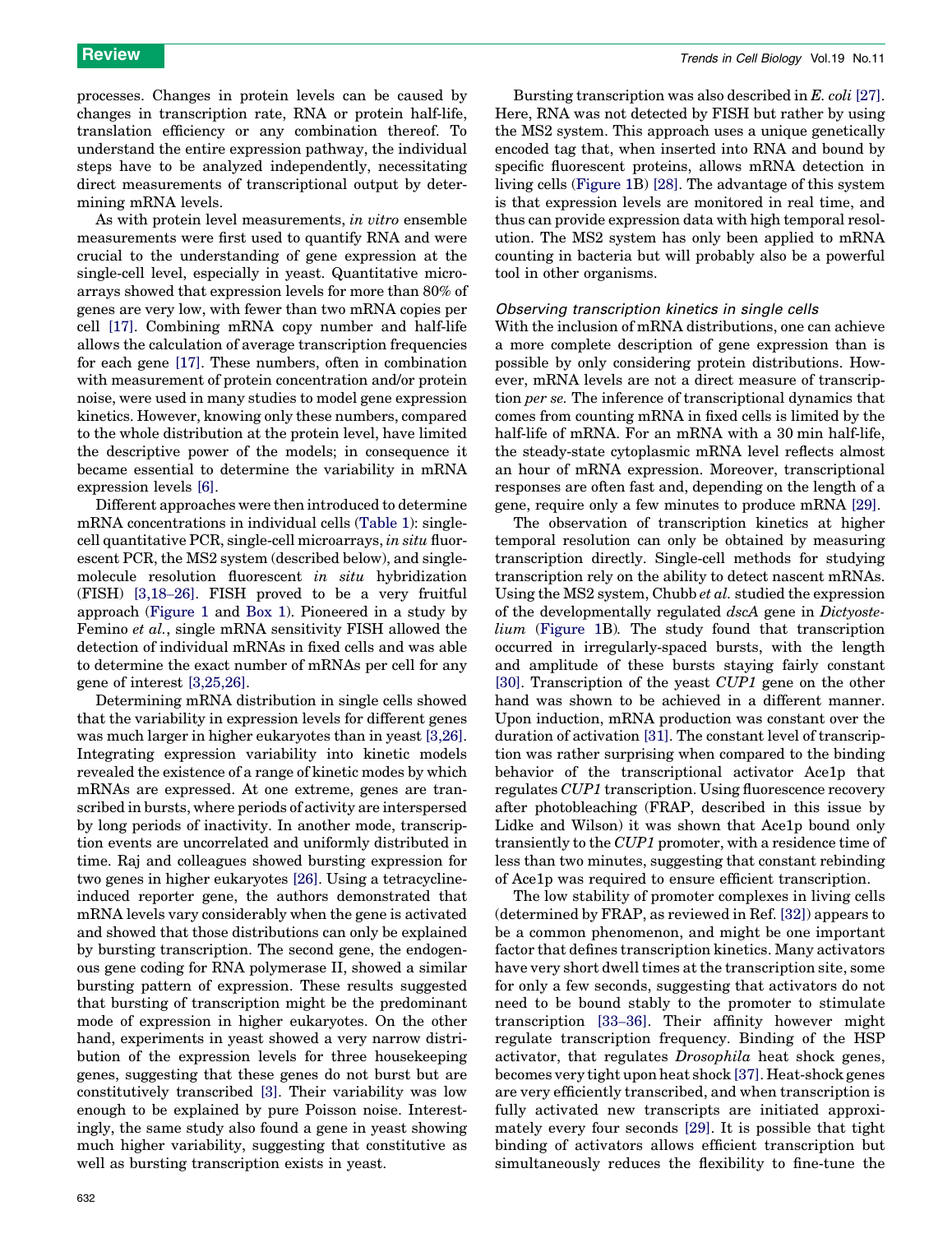|                                       | <b>Northern</b>                                                             | <b>Microarray</b>                          | <b>Real-time PCR</b>                        | <b>RNA</b> seq                                                                        | <b>ChIP-ChIP</b>                                                 | <b>FISH</b>                                  | MS <sub>2</sub>                                              |
|---------------------------------------|-----------------------------------------------------------------------------|--------------------------------------------|---------------------------------------------|---------------------------------------------------------------------------------------|------------------------------------------------------------------|----------------------------------------------|--------------------------------------------------------------|
|                                       | Ensemble                                                                    | Ensemble                                   | Ensemble                                    | Ensemble                                                                              | Ensemble                                                         | Single cell                                  | Single cell                                                  |
| <b>Determining</b><br>mRNA expression |                                                                             |                                            |                                             |                                                                                       |                                                                  |                                              |                                                              |
| Measuring                             | <b>Total mRNA</b>                                                           | <b>Total mRNA</b>                          | <b>Total mRNA</b>                           | <b>Total mRNA</b>                                                                     |                                                                  | <b>Total mRNA</b>                            | <b>Total mRNA</b>                                            |
| Detection method                      | <b>Blotting to</b><br>membrane/<br>hybridization<br>with synthetic<br>probe | RNA labeling/<br>hybridization<br>to array | Reverse<br>transcription/<br><b>PCR</b>     | <b>mRNA</b><br>fragmentation/<br>adaptor<br>ligation/<br>amplification/<br>sequencing |                                                                  | Hybridization using<br>fluorescent probes    | Insertion of<br>repeats/binding<br>of fluorescent<br>protein |
| mRNA quantification                   | Relative intensity                                                          | Relative intensity                         | Absolute<br>numbers<br>requires<br>standard | Single-molecule<br>counting                                                           |                                                                  | Single-molecule<br>counting                  | Single-molecule<br>counting                                  |
| Number of genes                       | Multiple                                                                    | Genome wide                                | Many                                        | Genome wide                                                                           |                                                                  | $1-3$ per cell                               | 1 per cell                                                   |
| <b>Measuring transcription</b>        |                                                                             |                                            |                                             |                                                                                       |                                                                  |                                              |                                                              |
| Measuring                             |                                                                             |                                            |                                             |                                                                                       | Polymerase<br>association                                        | Nascent mRNAs                                | Nascent mRNAs                                                |
| Detection method                      |                                                                             |                                            |                                             |                                                                                       | Fragmentation/<br>IP/amplification/<br>hybridization<br>to array | Hybridization<br>using fluorescent<br>probes | Insertion of<br>repeats/Binding<br>of fluorescent<br>protein |
| Quantification                        |                                                                             |                                            |                                             |                                                                                       | Relative changes<br>in polymerase<br>loading                     | Counting of<br>nascent<br>mRNAs              | Relative intensity<br>of mRNA signal                         |
| Number of genes                       |                                                                             |                                            |                                             |                                                                                       | Genome wide                                                      | $1-3$ per cell                               | 1 per cell                                                   |

# <span id="page-3-0"></span>Table 1. Summary of the most common methods for mRNA quantification and transcription analysis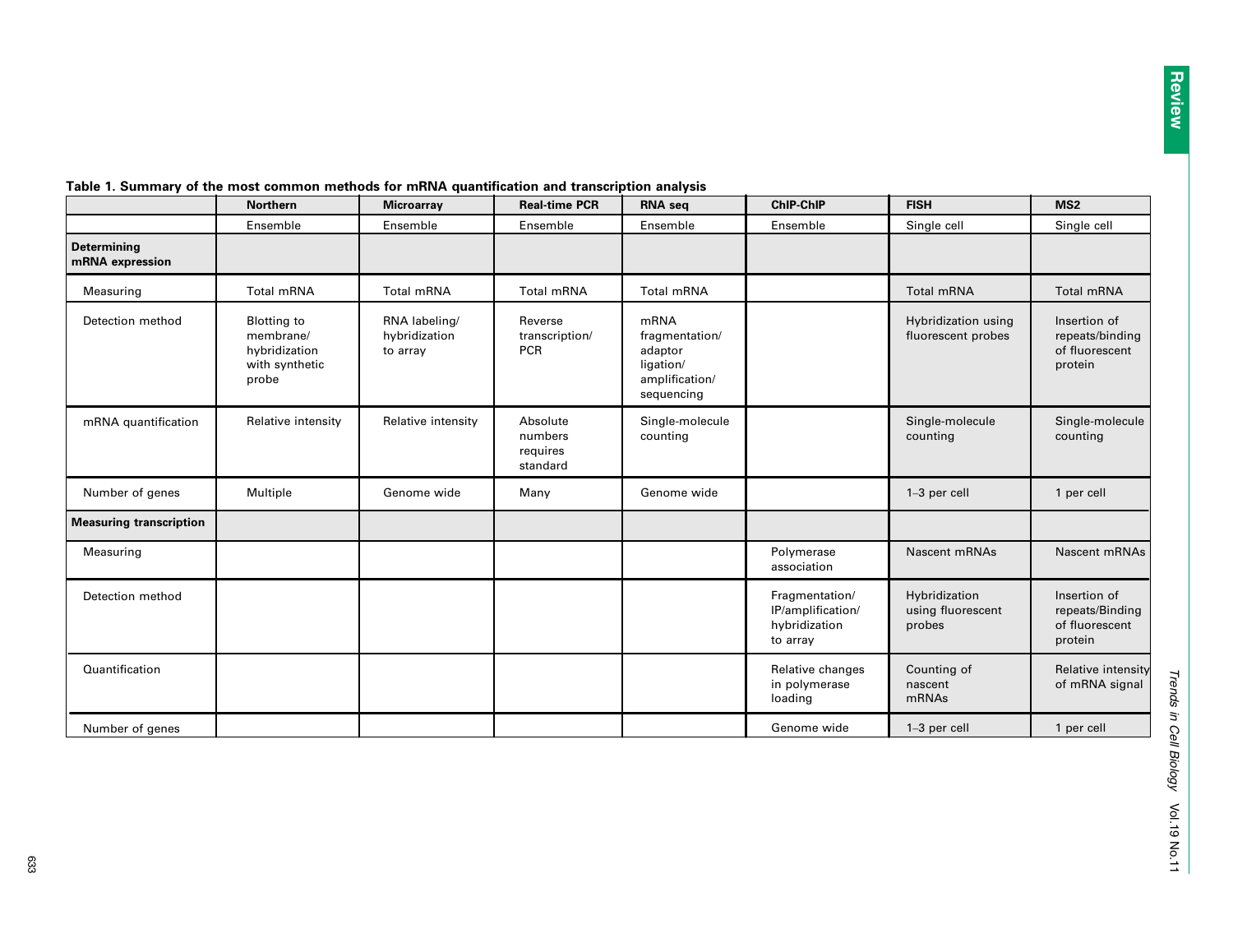<span id="page-4-0"></span>

Figure 1. mRNA detection in single cells. Two common methods for single cell gene expression analysis using imaging. (a) Single-molecule-resolution fluorescence in situ hybridization (FISH) uses synthetic oligonucleotides labeled at multiple positions with fluorescent dyes to detect single mRNAs. Multiple fluorescent probes are hybridized to paraformaldehyde-fixed cells. FISH allows the detection of single mRNAs in the cytoplasm as well as nascent mRNAs at the site of transcription. On the right, yeast cells expressing MDN1 mRNA and mammalian CHO cells (hamster cell line) expressing a doxycycline-induced reporter are shown [\[3,26\].](#page-7-0) (b) The MS2 system uses the specific interaction between the MS2 RNA hairpin and a fusion of a fluorescent protein and the MS2 phage coat protein to create a fluorescent labeled mRNA. Inserting multiple binding sites into an mRNA allows the detection of single mRNAs in living cells. The MS2 system has been used to count single mRNAs in different organisms, for example in E. coli as shown here (with permission from Ref. [\[27\]\)](#page-7-0), or to determine transcription kinetics in Dictyostelium in real time (with permission from Ref. [\[30\]](#page-7-0)). Sites of transcription are marked by arrows.

transcriptional response. In addition, the position of the activator binding sites with respect to histones was shown to affect both transcription initiation and transcription rate [\[38,39\].](#page-7-0) To further underscore the dynamic, probing nature of molecular interactions at the gene, Darzacq et al. showed that only about 1% of polymerase-gene interactions lead to a completion of an mRNA [\[40\]](#page-7-0). There seem to be many different dynamic ways to modulate the transcriptional outcome, and a combination of methods will probably be required to dissect this process, probably on a gene by gene basis.

Constitutively expressed housekeeping genes in yeast appear to use a relatively simple mechanism of expression control. Zenklusen and colleagues used single-molecule resolution FISH to determine the exact number of nascent mRNAs located on constitutively expressed genes [\[3\]](#page-7-0). For short genes expressed at a low level, only a single nascent mRNA was detected on the gene. Given a transcription elongation velocity of less than 1 kb per minute, this suggested that the initiation of individual mRNAs was separated by minutes. Taken together with the stability of promoter complexes as described above, it is very likely that assembled transcription factor complexes might fall apart after initiating the production of a single mRNA. By combining polymerase occupancy data (determined from nascent mRNA at a transcription site) with the counting of mRNAs within the same cell has further allowed modeling of the expression kinetics of these genes; this revealed that, for most genes, individual initiation events were uncorrelated with each other [\[3\]](#page-7-0). This simple regulation might suggest the existence of a stochastic limiting-step that controls expression behavior. Such a step may constitute the binding of an activator, opening of chromatin, assembly or stability of a pre-initiation complex, or the efficiency of a polymerase to enter elongation. Measuring transcriptional responses in real time with single-mRNA resolution will be necessary to dissect these different possibilities.

Theoretical models of single-molecule gene expression The advantage of counting single molecules is that one obtains the probability distribution (or, more properly, the frequency distribution) of molecules corresponding to each stage of the central dogma for a single gene. The frequency at which a certain number of proteins or RNA molecules are observed in a single cell carries more information than the mean alone: one is able to infer general rules and mechanisms for expression based on comparisons between mathematical models and the observed frequency distributions. These mathematical models differ from those that cell biologists are accustomed to encountering. Instead of continuous, deterministic models of kinetic behavior, the mathematics of gene expression is described by discrete, stochastic models. This latter class of models takes into account the small numbers of molecules involved – at both the mRNA and protein level – even though the basic kinetic mechanisms (e.g. first-order kinetic decay of mRNA and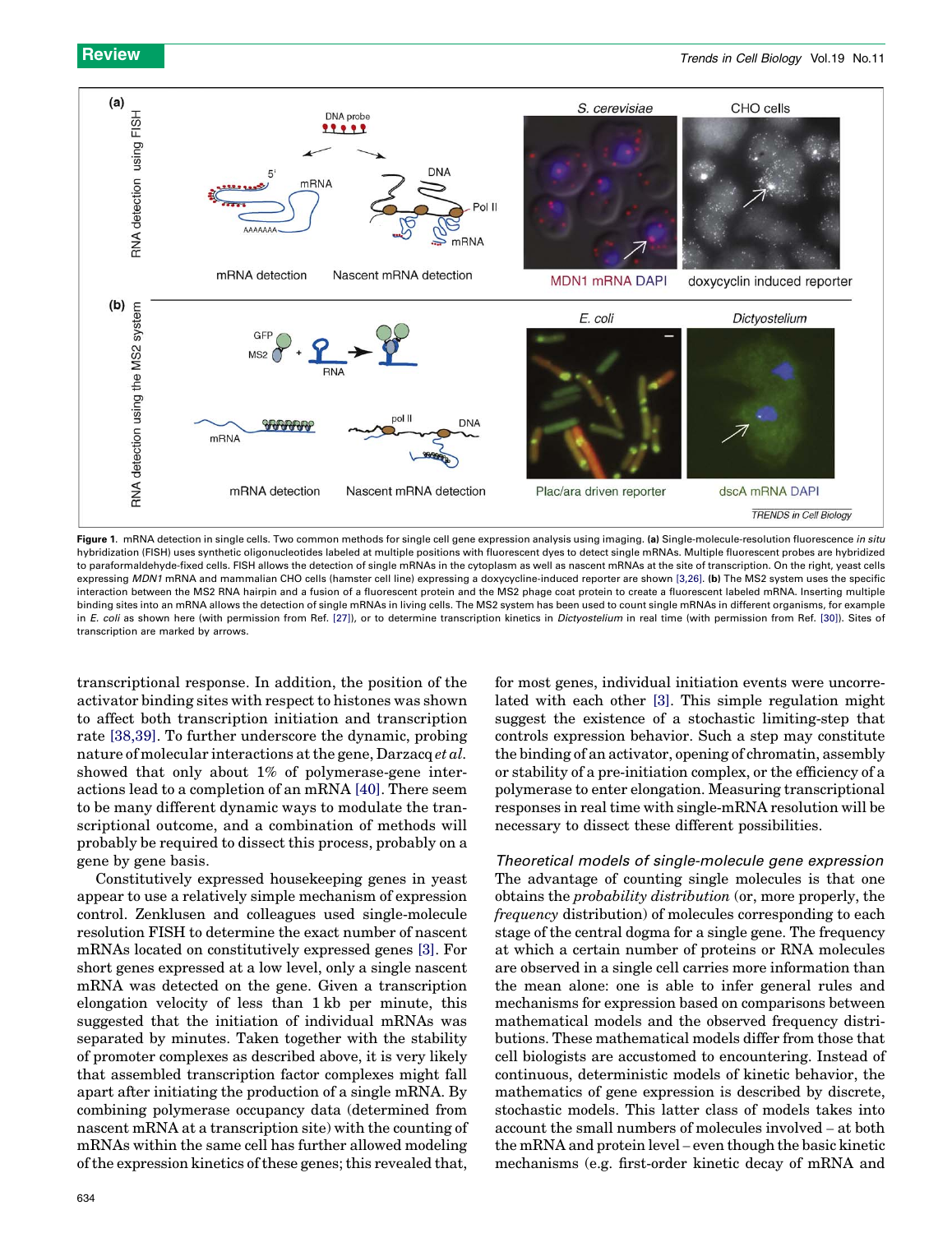<span id="page-5-0"></span>

Figure 2. A stochastic model of gene expression. (a) Left, the central dogma of molecular biology - DNA to RNA to protein - is shown with rate constants of production and degradation: the rate of transcription  $v_0$ , the rate of RNA degradation  $d_0$ , the rate of translation  $v_1$ , and the rate of protein decay  $d_1$ . Right, a model of gene induction known as the Random Telegraph model. The gene transitions between an inactive 'off' state and an active 'on' state (red line). From the active state, transcript initiation events (vertical green lines) are separated by an average time interval  $v_0^{-1}$ . (b) The probability distributions ( $P_{\sf x}$ ) for each step of MDN1 expression, from left to right: nascent RNA at a transcription site ( $P_m$ ,  $m$  = number of nascent chains), total cellular mRNA ( $P_n$ , r = number of mRNA), proteins/mRNA ( $P_n$ , n = number of proteins/mRNA), and total protein/ cell  $(P_N, N =$  number of proteins/cell). The gray symbols are published data; the red lines are theoretical fits using the equations shown below each panel. The data for nascent transcripts and total mRNA are from Ref. [\[3\]](#page-7-0). There are no experimental data for proteins/mRNA for *MDN1*. The data for total protein/cell were reported as a mean and variance ( $\sigma^2$ ) (Refs. [\[5,6\]](#page-7-0)), shown here as a Gaussian distribution. The parameters in the probability distributions are shown in panel A. T is the time to synthesize an MDN1 transcript. I denotes the gamma function. Upon degradation, neither the RNA nor the protein is considered in the probability distribution, so the state of degraded RNA and degraded protein is indicated by the symbol  $\phi$ . Two additional symbols are used for simplicity: a is the ratio of transcription rate/protein degradation rate (v<sub>o</sub>/d<sub>1</sub>); b is the translation rate/RNA decay ( $v_1/d_0$ ), also known as the protein burst size. For MDN1, a = 19, b = 29.

protein) is physically the same in both cases [\[41\].](#page-7-0) Indeed, there has been a tremendous amount of parallel development both in the theoretical models that predict singlemolecule distributions and in the experimental techniques able to measure these distributions. In many cases there has been excellent agreement between the model and the experiment, enabling the distillation of a large body of work on gene expression, for example in S. cerevisae, into a few numbers.

#### The Random Telegraph model

A description of gene expression that has gained wide popularity, both for its simplicity and generality, is one in which a gene can be considered 'off' (incapable of producing transcripts), or 'on' (capable of producing transcripts) (Figure 2A). When the gene is 'on', transcripts are produced at a certain initiation rate  $(v_0,$  following the notation of Ref. [\[42\]](#page-7-0)). These transcripts are degraded at a rate  $d_0$ , and are translated into protein at a rate  $v_1$ , that likewise is degraded at a rate of  $d_1$ . This model of gene induction, sometimes called a Random Telegraph model [\[41\],](#page-7-0) was first proposed by Ko [\[43\]](#page-7-0) and later expanded by Peccoud and Ycart [\[44\]](#page-7-0). This model results in a set of stochastic differential equations known as the master equation that explicitly takes into account the random nature of events associated with single molecules [\[44\]](#page-7-0). The solution to this master equation describes gene expression – from gene to mRNA to protein – at the single-molecule level and takes the form of a probability distribution. Obtaining this solution under various limiting cases is the basis for a quantitative understanding of gene expression.

The steady-state solution was first obtained by Raj and coworkers [\[26\]](#page-7-0) after Paulsson and coworkers [\[58\]](#page-7-0) who used it to explain the distribution of PolII mRNA in fixed cells. This elegant work, both experimental and theoretical, demonstrated how variation in expression begins with the process of transcription. Recently, a time-dependent solution to the master equation was reported by Shahrezaei and Swain [\[42\]](#page-7-0) and by Iyer-Biswas and coworkers [\[45\]](#page-7-0).

The primary implication of the telegraph model is that variation in gene expression is greatly increased through the process of transcriptional or translational bursting. Mathematically, transcriptional bursting means simply that many transcripts are produced from a single transcription 'on' state [\[26,27,43,46,47\];](#page-7-0) translational bursting means that many proteins are produced from a single mRNA [\[11,13,14,48](#page-7-0)–50]. Biologically, a transcriptional burst may be due, for example, to the stability of a transcription pre-initiation complex, leading to many transcripts produced from a stable complex [\[26,27,43\]](#page-7-0). Transcriptional bursting does not occur for all genes but is rather one limiting kinetic case that can be observed [\[3\]](#page-7-0).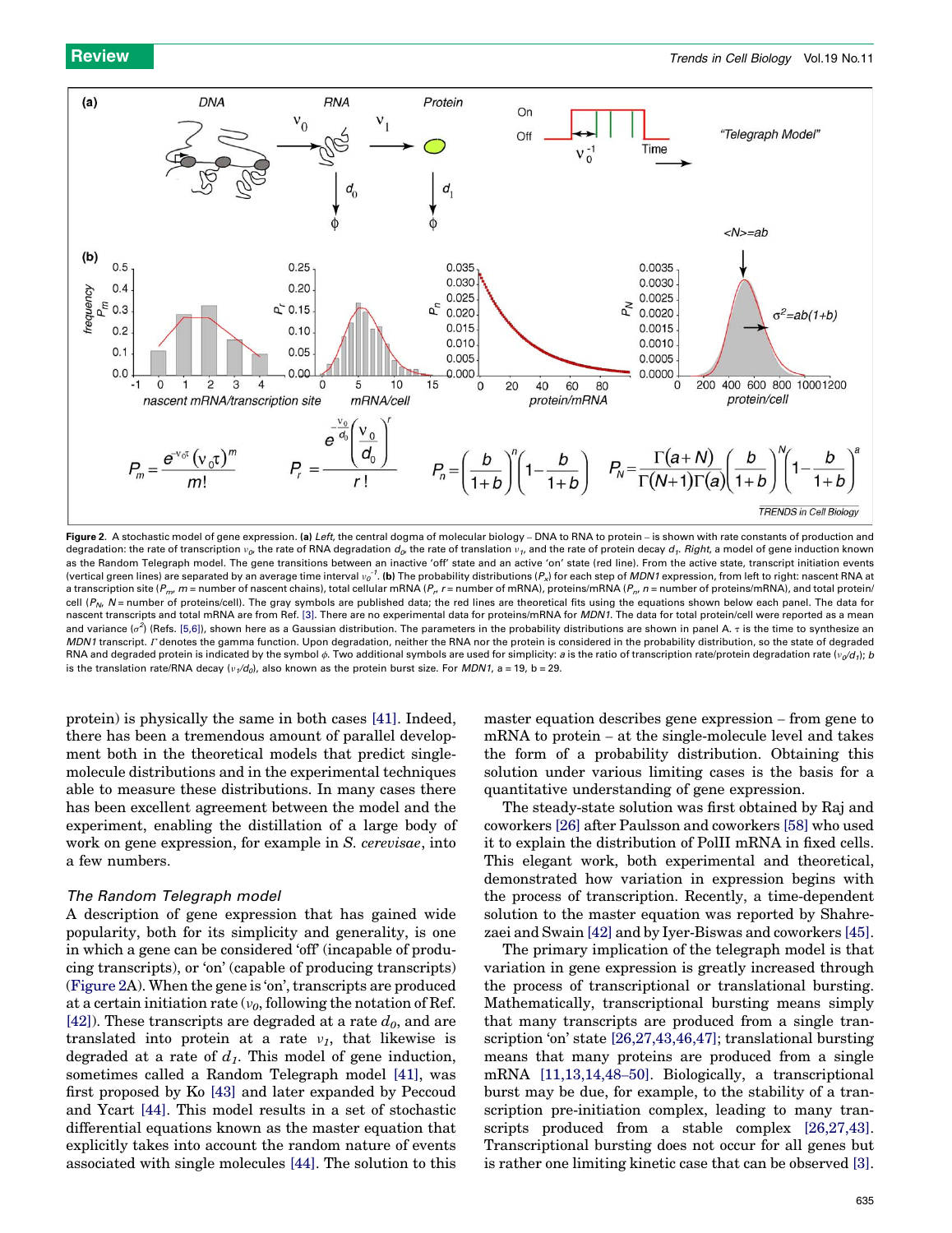<span id="page-6-0"></span>A translational burst is due to the fact that translation frequency  $(v_1)$  is greater than mRNA decay frequency  $(d_0)$ for most genes [\[9,42,47,48\].](#page-7-0) The translational burst from a single mRNA follows a geometric distribution [\[48,50\]](#page-7-0) (see also [Figure 2B](#page-5-0)), and has been observed directly [\[13,14\]](#page-7-0). Intuitively, this geometric distribution can be understood as the relative frequency of encounter of a single mRNA with either the translation machinery or the RNA decay machinery. When translation frequency is greater than RNA decay frequency, the mRNA is more likely to be translated than degraded. So the probability of a burst of  $n$  proteins is the probability of encountering the translation machinery  $n$  times in a row before encountering the decay machinery once [\[48\]](#page-7-0). The result is a long-tailed decaying distribution for the number of proteins per mRNA that is very different from the peaked distribution of proteins/cell [\(Figure 2\)](#page-5-0). In the former case, the mean number of proteins translated from a single mRNA is the ratio of translation/mRNA decay  $(v_1/d_0)$ , but the most likely number of proteins translated from a single mRNA is zero. Thus, the balance of production and decay not only determines the mean, but also the relative variation, providing the cell with a means of limiting or enhancing variability according to selective pressure [\[10\].](#page-7-0)

# Variation in the central dogma: comparing theory and experiment

The consequences of stochastic gene expression, and the success of the stochastic model in explaining measured frequency distributions, can be illustrated by considering the S. cerevisae gene MDN1 that encodes a protein involved in ribosome biogenesis. The gene is a housekeeping gene which is necessary for survival and is present at low copy number in every cell ([Figure 2](#page-5-0)B). For this gene, the model can be simplified even further because the gene is always 'on', producing transcripts in single uncorrelated events [\[3\]](#page-7-0). The steady-state solution to the master equation for mRNA distribution then becomes a Poisson distribution. The measured distribution of nascent chains, mRNA/cell, and protein/cell are shown in [Figure 2](#page-5-0)B as gray bars. The theoretical probability distributions are shown as red lines, with the corresponding equation shown underneath. There are no free-fitting parameters in these curves – the kinetic rate constants are the initiation frequency  $(v_0,$ obtained from Zenklusen *et al.*, Ref. [\[3\]](#page-7-0)), the RNA decay rate  $(d_0, 0)$  obtained from Holstege *et al.*, Ref. [\[17\]](#page-7-0)), the translation rate  $(v_1, 0$  obtained from Arava *et al.*, Ref. [\[51\]\)](#page-7-0), and the protein decay rate  $(d_1, 0)$  obtained from Belle *et al.*, Ref. [\[52\]\)](#page-7-0). The final output is the protein abundance and variation, from Ghaem-maghami et al. [\[5\]](#page-7-0) and Newman et al. [\[6\],](#page-7-0) respectively. Although MDN1 is a simple example of gene expression, the complete agreement between theoretical, biochemical, and microscopic data from multiple laboratories is a milestone in our description of gene expression.

The immediate question that arises from the telegraph model of gene expression is: what is the biological interpretation of the 'on' and 'off' states or the 'active' and 'inactive' states? In some cases it has been possible to connect an on/off state with a direct biological correlate, for example nucleosome remodeling around the promoter [\[12\]](#page-7-0). However, other scenarios might apply for different genes, and could be as simple as the kinetic dwell-time of a specific factor or as global as a stage of the cell cycle [\[3\].](#page-7-0) The strength of this mathematical description lies in the ability to classify a wide range of behaviors in a few generic rateconstants. Although a complete thermodynamic description of a particular regulatory unit based on kinetic rateconstants is always desirable [\[53\],](#page-7-0) for a great many genes, especially in eukaryotes, this description requires a level of detailed understanding of the constituent elements that is not yet available. Therefore, models such as the telegraph model (and multi-state extensions thereof, Ref. [\[54\]\)](#page-7-0), provide an abstract intermediate for classification that seems particularly suited to the complexity of cell biological studies.

## **Outlook**

The ability to count molecules within cells is an important step towards a more quantitative analysis of gene expression. Just as high-throughput sequencing markedly advanced our knowledge of gene expression by counting sequence tags, single-molecule counting in cells has introduced a new era in quantitative gene expression analysis ([Table 1](#page-3-0)). Integrating these numbers into mathematical models will reveal important insights into the mechanisms of gene expression. One limitation is that single mRNA and protein counting is still limited to a few genes per cell, compared to entire genome capability in techniques such as RNA sequencing. The ability to analyze several genes simultaneously within single cells will provide a systemslevel understanding at the single-molecule level [\[55,56\].](#page-7-0)

One of the experimental challenges in a complete quantitative description of gene expression is to obtain measurements of the distribution of proteins translated from a single mRNA. Implicit in the theoretical model above is the assumption that translation events and mRNA decay events are independent. This assumption results in the geometric distribution of protein/mRNA. However, in many cases this assumption may not hold, and there is a competing model where translation leads to modifications of the mRNA that make the RNA increasingly likely to be degraded [\[57\].](#page-7-0) At present, there is an order of magnitude disagreement between different estimates of protein burst sizes in S. cerevisae. Bar-Even and coworkers report an average calculated protein burst size for > 40 genes to be  $\sim$  1200 (Ref. [\[7\]\)](#page-7-0), Cai *et al*. measure a burst for a single gene of 1.7 (Ref. [\[14\]\)](#page-7-0), and the MDN1 gene has a calculated burst size of 30 (Refs. [\[3,17,51\]](#page-7-0)). To better understand how protein production is controlled from single mRNAs it will be necessary to achieve both single-RNA and single-protein imaging in the same cell.

This combination of systems biology, computational biology, and single-molecule microscopy lays the groundwork for a quantitative understanding of gene expression that will expand rapidly in the coming years.

#### Acknowledgements

Supported by NIH EB2060, grant number GM 57071.

#### References

1 Kaufmann, B.B. and van Oudenaarden, A. (2007) Stochastic gene expression: from single molecules to the proteome. Curr. Opin. Genet. Dev. 17, 107–112